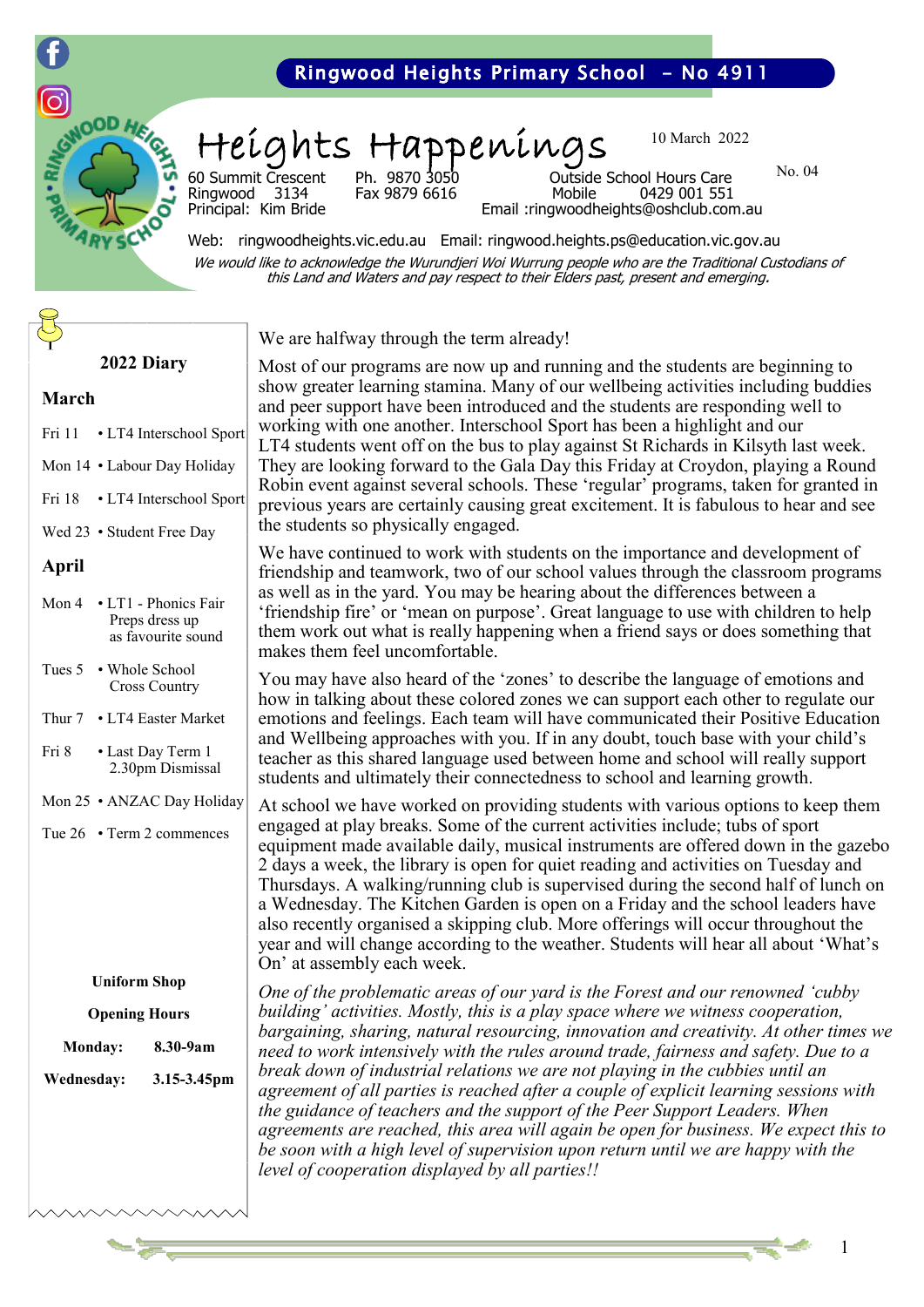# Ringwood Heights Primary School - No 4911

Wishing you all a great long weekend and a reminder that Wednesday March 23 is a Pupil Free Day.

### **Kim Bride Principal**

## **Peer Support Leaders**

One of the great things about being in LT2 is playing in the cubbies! As peer support leaders, we have been spending some time with the LT2 students in the classroom and yard to support them in playing their games.

The peer support leaders and LT2 classroom teachers spent time in the forest to talk about some expectations about the cubbies. From that lesson the level 2's got some advice as well as having the peer support leaders there to help. Hopefully soon they can make awesome cubbies together and stay safe!



**By Lucinda, Abi, Miss Morgan & Mrs Davison**

## **Interschool Sports report**

#### **Softcrosse**

- \* The ball swoops through the air and scores...
- The halftime timer goes off and the softcrosse score is 2 to 1, with us in the lead...
- Then we start playing really well, and the scores are 6 to 2 with us winning the game!
- We would like to thank Ms Morgan for being the referee and for everyone trying their best.

**Alex and Charlie**

#### **Basketball**

On Friday the 4th we played mixed basketball against St. Richard's Primary School. They were a great school to play against, and definitely gave us a challenge.

The score was St Richards 34 points and RHPS 16 points. But the scores don't matter, we got to represent the school and had a great game. We hope they enjoyed it too.

Our team did a great job, and we would like to thank the basketball girls for cheering us on and helping us out. We would also like to thank the parent helpers as well.

We would love to play against St. Richards again. **Anna and Brock**

#### **VolleyBounce**

Last week on Friday we played VollyBounce against St Richards.

We Started the game off with a great serve and then St Richards came back with an awesome return.

By the end of the game St Richards had won and unfortunately we lost 13 to 30. After the game we all elbow bumped the other team congratulating them on a great win.

Even though we lost we all tried our best and had fun. Thanks to Mr Gore for Coaching and Nina and Violet for cheering us on.

#### **Charlie and Dash**

#### **Hotshots**.

The ball went soaring! It just got in and, MISS! We Won! The scores were a whopping 160 to 163!

Thanks to Mel, (Georgie's mum) for coaching us, and the basketball girls for having a great attitude and keeping track of the points.

**Ellie and Reeve**

# **Parents' Club**

## **Hot Cross Buns**

Hot Cross Bun order forms went home this week, these are due back by Tuesday 29<sup>th</sup> March 2022. Hot Cross buns will be delivered on Thursday  $7<sup>th</sup>$  April to the class rooms.



## **Easter Raffle and Donations**



Raffle Tickets also went home this week as well. Extra tickets can be collected from the office! Your donations can be